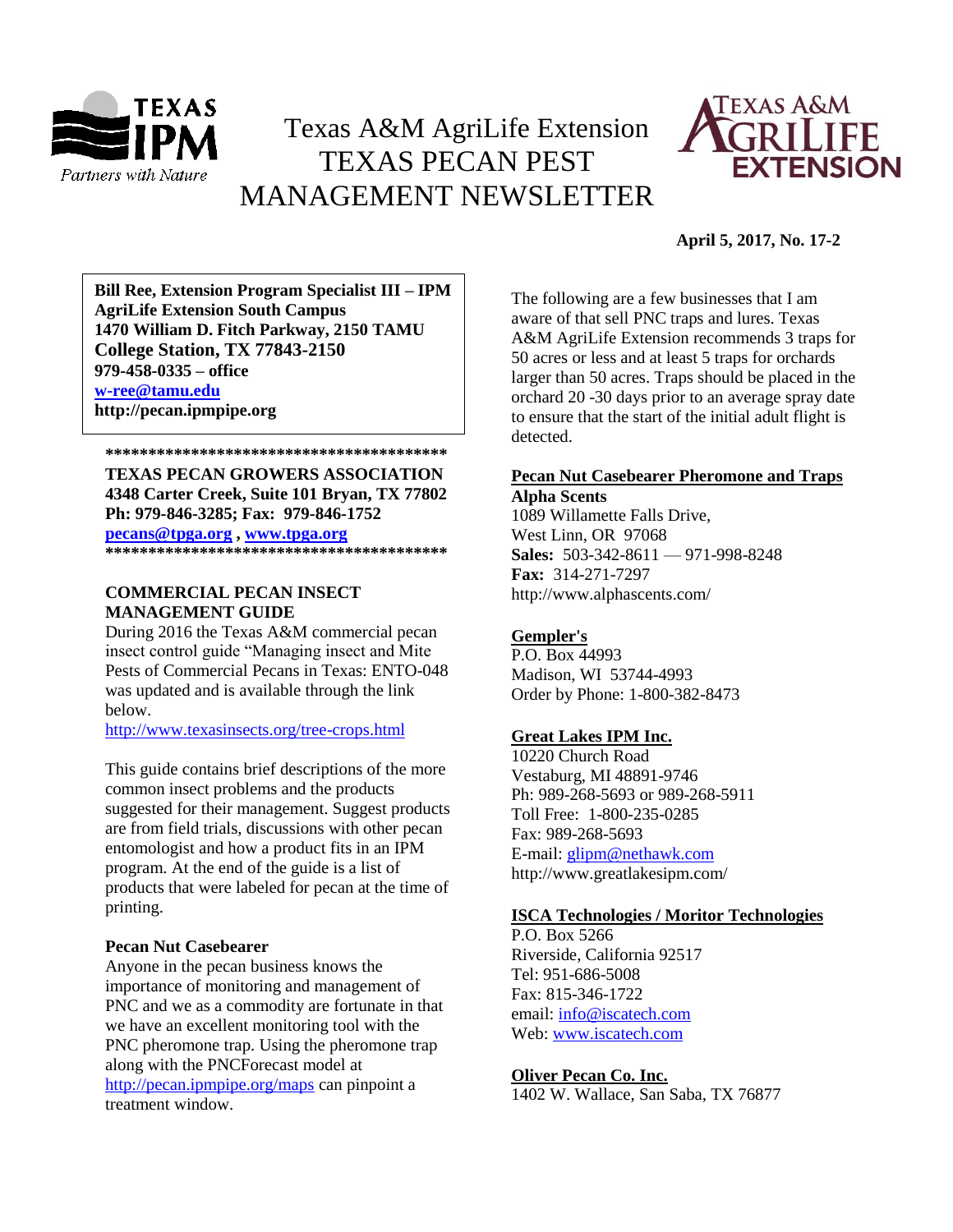800-657-9291 E-mail: [soliver@centex.net](mailto:soliver@centex.net)

#### **[Pape Pecan House](http://www.papepecan.com/)**

P.O. Box 1281 101 S. Hwy 123 Bypass Seguin, TX 78155 Ph: 830-379-7442

#### **Southern Nut 'n Tree Equipment, Inc and PPI**

324 SH 16 South Goldthwaite, TX 76844 1-800-527-1825 Fax: 325-938-5490 E-mail: [sales@pecans.com](mailto:sales@pecans.com)

# **[Trece](http://www.trece.com/) – for bulk orders only**

P.O. Box 129 Adair, OK 74330 Ph: 918-785-3061 Fax: 918-785-3063 Email: [custserv@trece.com](mailto:custserv@trece.com) Order Center: 866-785-1313 [http://www.trece.com](http://www.trece.com/)

## **PNC Pheromone Trap Intruders**

Although the pheromone used in PNC traps is for PNC, on an occasion other moth species, mostly pecan bud moth and mesquite bean moth. Figure 1 shows a PNC adult with the characteristic band of raised scales, as indicated by the arrow, on the forewings, which is a sure ID for PNC.

Figure 2 shows pecan bud moth and mesquite bean moth in Figure  $\overline{3}$ . We feel that these collections are more accidental than something with the pheromone.

The main problem with these accidental catches is that they tend to be collected earlier than PNC which could cause erroneous data entry and treatment timing.

Along with the PNC traps producers should use the PNCForecast prediction model which can be found in the map link at:

# [http://pecan.ipmpipe.org.](http://pecan.ipmpipe.org/)

For a prediction on oviposition, mark your orchard location on the map, enter your first trap catch in the upper right hand box and the model will make a prediction for 10, 25, 50, 75 and 90 percent

completion of egg lay. The decision window for treatment is between the dates for 25 and 50 percent egg lay.



**Figure 1Pecan nut casebearer** 



**Figure 2. Pecan bud moth**



**Figure 3. Mesquite bean moth**